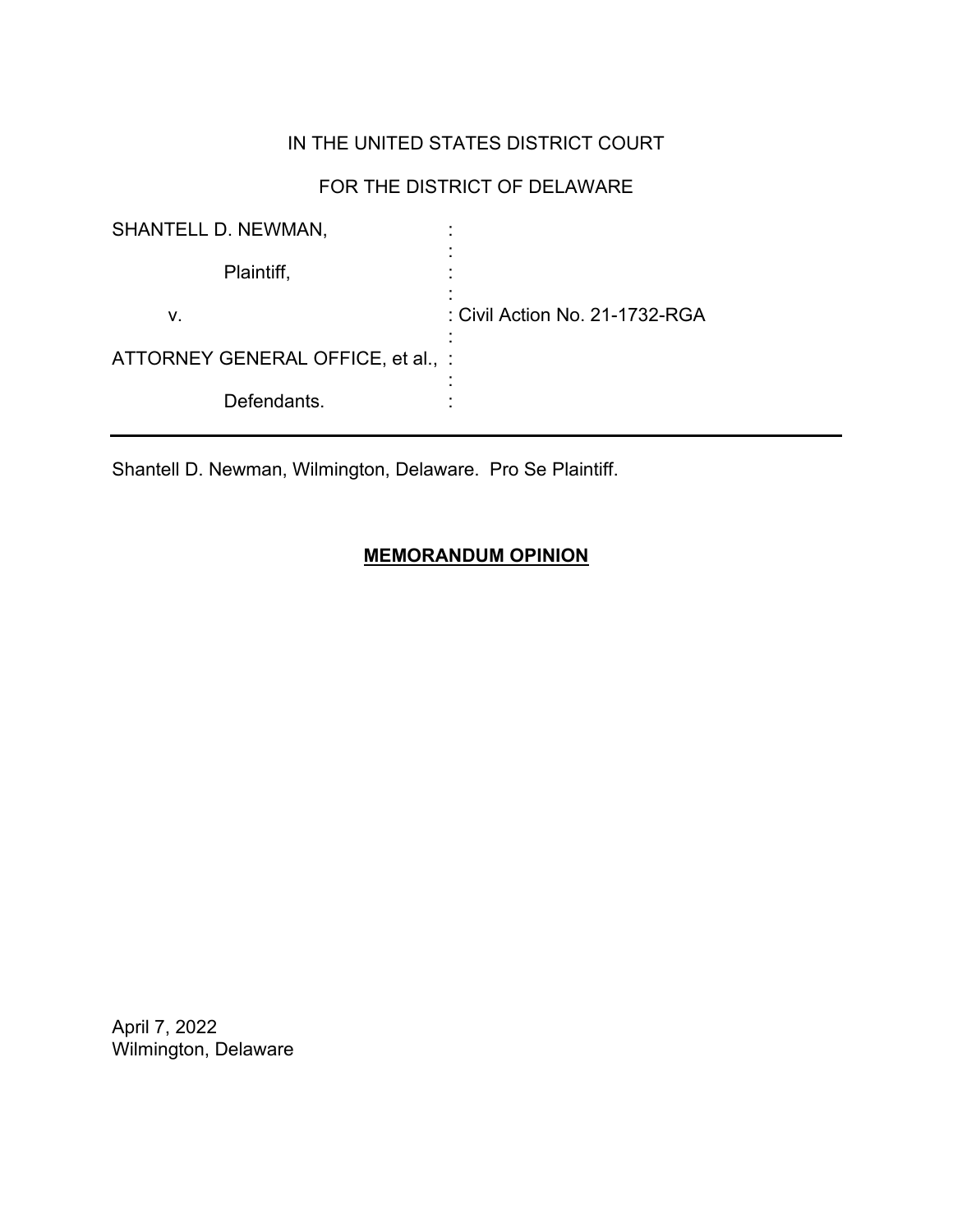# **ANDREWS, U.S. District Judge:** /s/ Richard G. Andrews

Plaintiff Shantell Newman appears *pro se* and has been granted leave to proceed *in forma pauperis*. (D.I. 4). She filed this case as a "tort transfer action." (D.I. 2-1). The Court proceeds to screen the Complaint pursuant to 28 U.S.C. § 1915(e)(2)(B).

### **BACKGROUND**

The following facts are taken from the Complaint and assumed to be true for purposes of screening the Complaint. *See Umland v. PLANCO Fin. Servs., Inc.*, 542 F.3d 59, 64 (3d Cir. 2008). Plaintiff refers to an occurrence date of December 5, 2021, but the body of the Complaint otherwise refers to events that occurred in 2014. Plaintiff went to the office of then Delaware Attorney General Beau Biden in 2014, was held against her will and then taken to a mental hospital. (D.I. 2 at 3-4). At some point she was released, and then lost her Section 8 housing "over lies." (*Id*. at 4). Plaintiff seeks camera footage from 2014 and refers to this matter as a landlord/tenant issue that has lasted seven years. (*Id*.). Plaintiff states that she may be homeless again because of the "tort transfer action" that is now taking place. (*Id*.). The Complaint goes on to allege that Plaintiff's children, at least one of whom is an adult, "have been almost murdered by police." (*Id*. at 5-6). Plaintiff seeks 3.5 million dollars in damages and "Newmans Law." (*Id*. at 6).

### **SCREENING OF COMPLAINT**

A federal court may properly dismiss an action *sua sponte* under the screening provisions of 28 U.S.C. § 1915(e)(2)(B) if "the action is frivolous or malicious, fails to state a claim upon which relief may be granted, or seeks monetary relief from a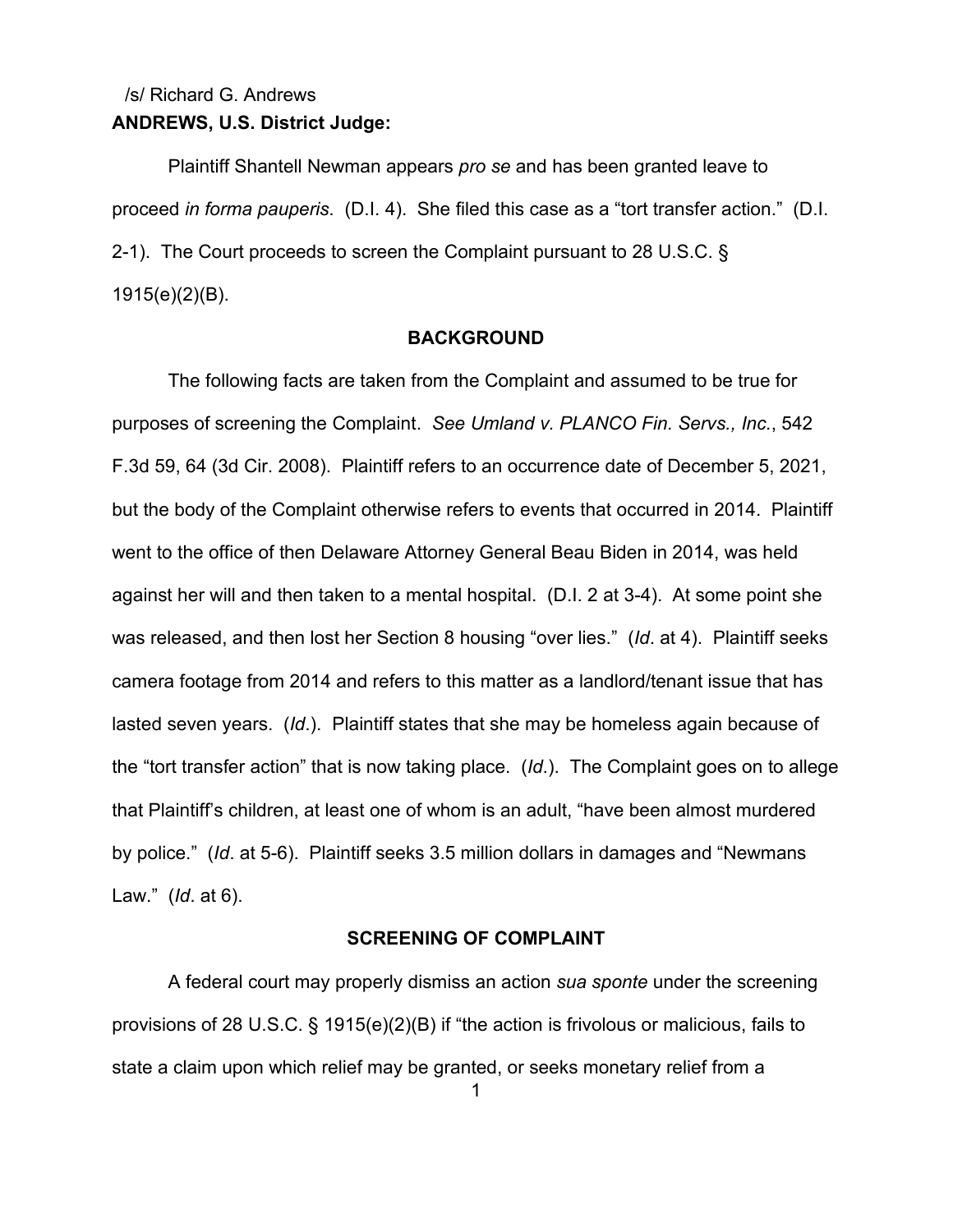defendant who is immune from such relief." *Ball v. Famiglio*, 726 F.3d 448, 452 (3d Cir. 2013). *See* 28 U.S.C. § 1915(e)(2) (*in forma pauperis* actions). The Court must accept all factual allegations in a complaint as true and take them in the light most favorable to a *pro se* plaintiff. *Phillips v. County of Allegheny*, 515 F.3d 224, 229 (3d Cir. 2008); *Erickson v. Pardus*, 551 U.S. 89, 93 (2007). Because Plaintiff proceeds *pro se*, her pleading is liberally construed and her Complaint, "however inartfully pleaded, must be held to less stringent standards than formal pleadings drafted by lawyers." *Id*. at 94.

A complaint is not automatically frivolous because it fails to state a claim. *See Dooley v. Wetzel*, 957 F.3d. 366, 374 (3d Cir. 2020). "Rather, a claim is frivolous only where it depends 'on an "indisputably meritless legal theory" or a "clearly baseless" or "fantastic or delusional" factual scenario.'" *Id*.

The legal standard for dismissing a complaint for failure to state a claim pursuant to § 1915(e)(2)(B)(ii) and § 1915A(b)(1) is identical to the legal standard used when ruling on Rule 12(b)(6) motions. *Tourscher v. McCullough*, 184 F.3d 236, 240 (3d Cir. 1999). However, before dismissing a complaint or claims for failure to state a claim upon which relief may be granted pursuant to the screening provisions of 28 U.S.C. §§1915 and 1915A, the Court must grant Plaintiff leave to amend her complaint unless amendment would be inequitable or futile. *See Grayson v. Mayview State Hosp.*, 293 F.3d 103, 114 (3d Cir. 2002).

A well-pleaded complaint must contain more than mere labels and conclusions. *See Ashcroft v. Iqbal*, 556 U.S. 662 (2009); *Bell Atl. Corp. v. Twombly*, 550 U.S. 544 (2007). A plaintiff must plead facts sufficient to show that a claim has substantive plausibility. *See Johnson v. City of Shelby*, 574 U.S.10 (2014). A complaint may not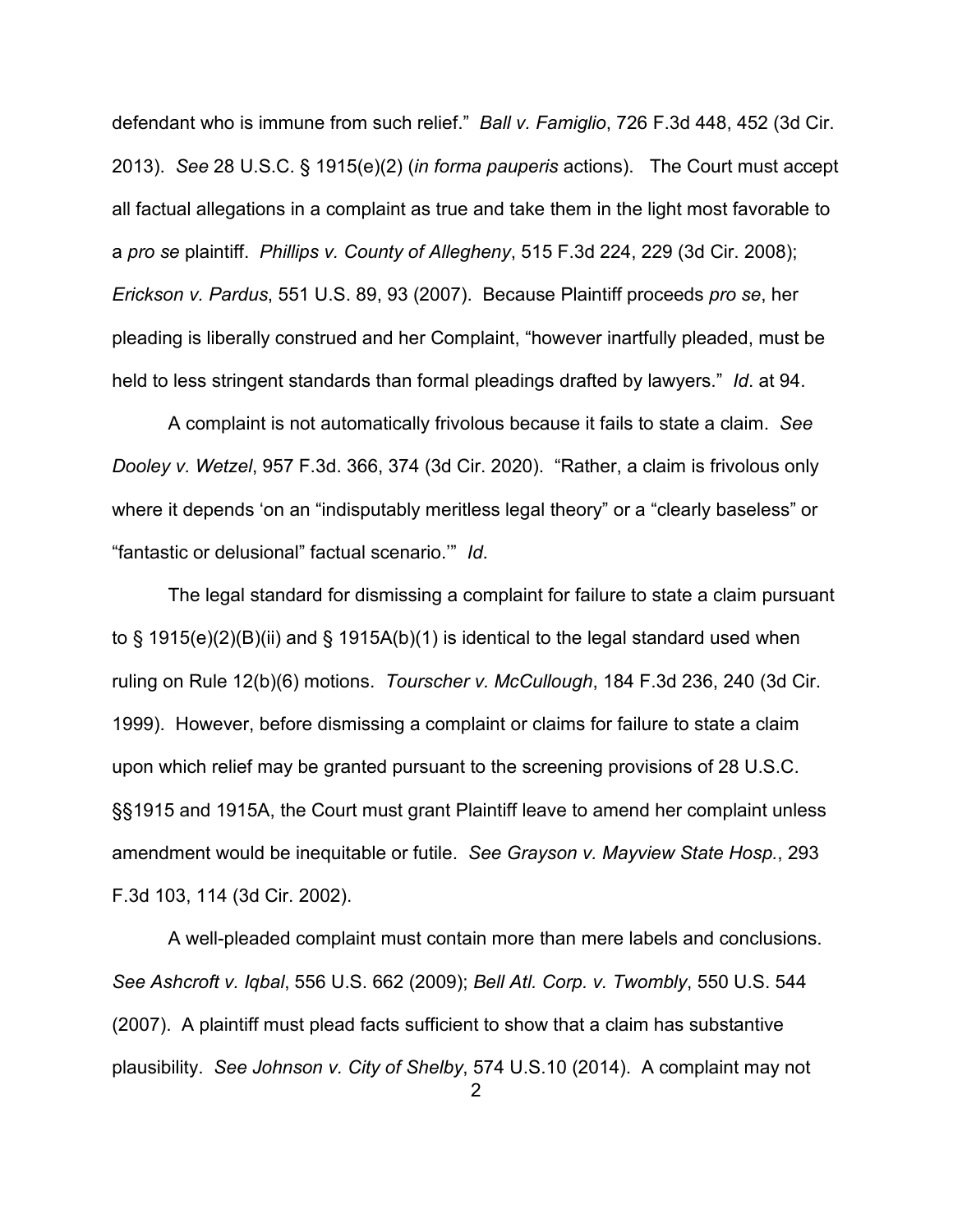dismissed, however, for imperfect statements of the legal theory supporting the claim asserted. *See id*. at 11.

A court reviewing the sufficiency of a complaint must take three steps: (1) take note of the elements the plaintiff must plead to state a claim; (2) identify allegations that, because they are no more than conclusions, are not entitled to the assumption of truth; and (3) when there are well-pleaded factual allegations, assume their veracity and then determine whether they plausibly give rise to an entitlement to relief. *Connelly v. Lane Constr. Corp*., 809 F.3d 780,787 (3d Cir. 2016). Elements are sufficiently alleged when the facts in the complaint "show" that the plaintiff is entitled to relief. *Iqbal*, 556 U.S. at 679 (quoting Fed. R. Civ. P. 8(a)(2)). Deciding whether a claim is plausible will be a "context-specific task that requires the reviewing court to draw on its judicial experience and common sense." *Id.*

#### **DISCUSSION**

For purposes of the statute of limitations, § 1983 claims are characterized as personal injury actions. *Wilson v. Garcia*, 471 U.S. 261, 275 (1985). In Delaware, § 1983 claims are subject to a two-year limitations period. *See* 10 Del. C. § 8119; *Johnson v. Cullen*, 925 F .Supp. 244, 248 (D. Del. 1996). Section 1983 claims accrue "when the plaintiff knew or should have known of the injury upon which its action is based." *Sameric Corp. v. City of Philadelphia*, 142 F.3d 582, 599 (3d Cir. 1998).

The statute of limitations is an affirmative defense that generally must be raised by the defendant, and it is waived if not properly raised. *See Benak ex rel. Alliance Premier Growth Fund v. Alliance Capital Mgmt. L.P*., 435 F.3d 396, 400 n.14 (3d Cir. 2006); *Fassett v. Delta Kappa Epsilon*, 807 F.2d 1150, 1167 (3d Cir. 1986). "Although

3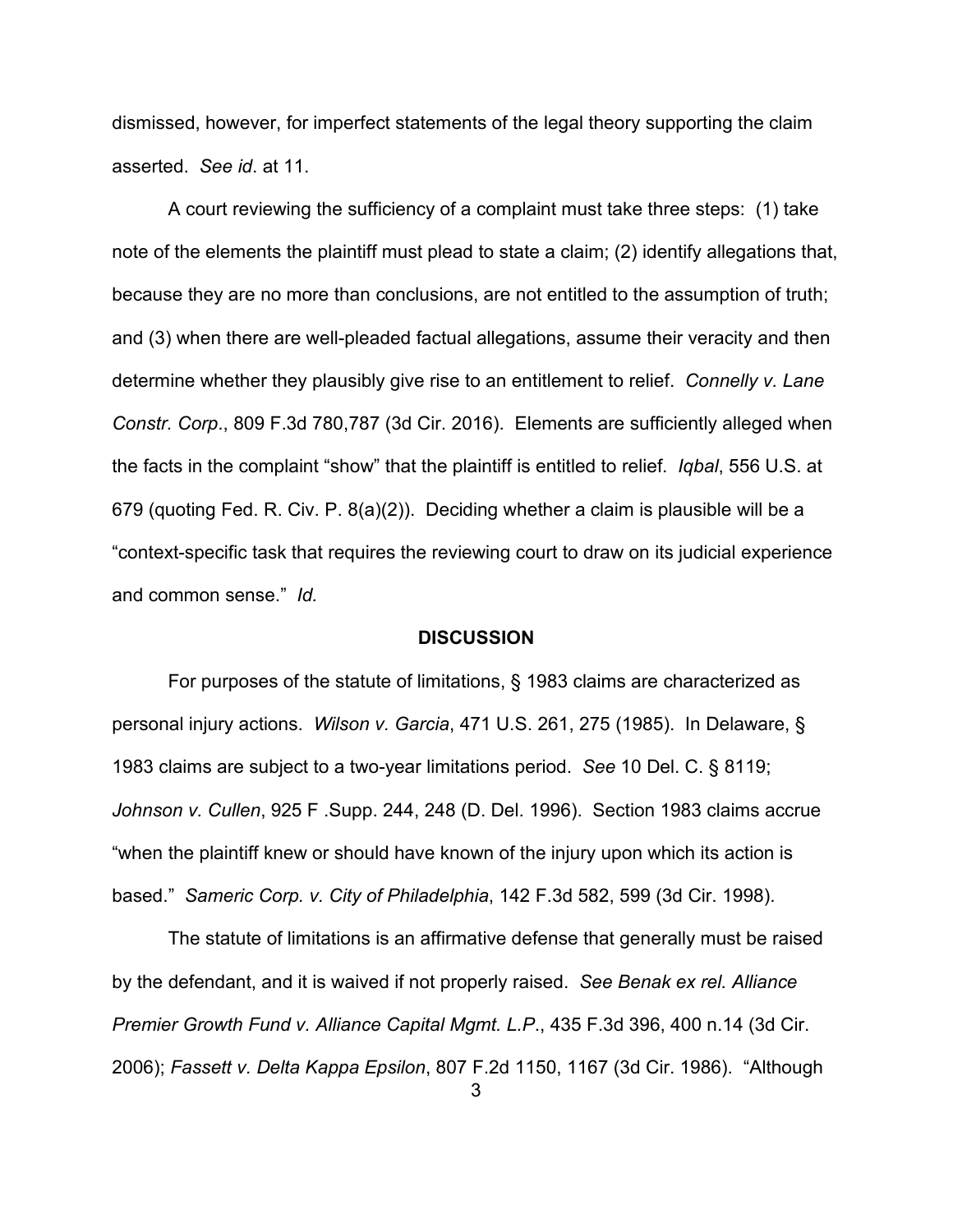the statute of limitations is an affirmative defense, *sua sponte* dismissal is appropriate when 'the defense is obvious from the face of the complaint and no further factual record is required to be developed.'" *Davis v. Gauby*, 408 F. App'x 524, 526 (3d Cir. 2010) (quoting *Fogle v. Pierson*, 435 F.3d 1252, 1258 (10th Cir. 2006)). Accordingly a court may dismiss a time-barred complaint sua sponte under 28 U.S.C. § 1915(e)(2)(B)(ii).

The Complaint alleges wrongful acts occurred in 2014. Plaintiff did not commence this action until December 8, 2021. Hence, it is evident from the face of the Complaint that all claims that accrued prior to December 8, 2019 are barred by the two year limitations period. They will be dismissed.

While Plaintiff refers to December 5, 2021, as a date of occurrence, the Complaint does not indicate what happened on that date, other than her son was in a vehicle that was stopped by the police. In addition, Plaintiff checked the box that there is a United States Government defendant. But no such defendant is identified, and nothing in the narrative hints at a United States Government defendant. She does name "Cities Insurance Company" as a defendant, but nothing in the narrative hints at why she did that. She names the Newport Police Department, and says she is paying a fine to it. She does not refer to any constitutional violations or federal statutes. Rather she asserts this is a "tort transfer action." It is unclear what this means. What is clear is that, with the dismissal of the section 1983 claim, this Court should not exercise supplemental jurisdiction over any state claims.

Finally, Plaintiff may not raise claims on behalf of her children to the extent that is her intent. She is not an attorney. As a non-attorney, Plaintiff may not act as an

4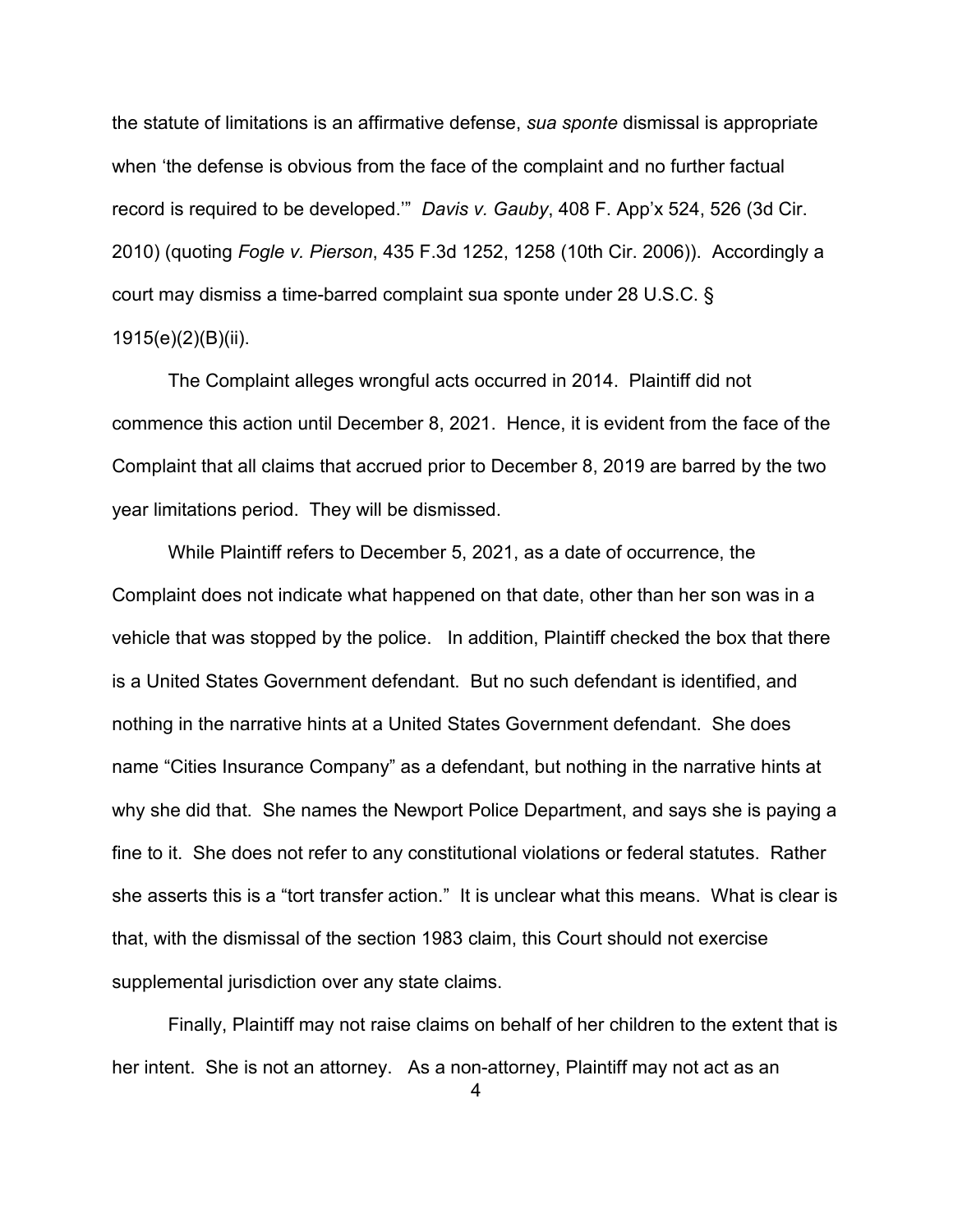attorney for other individuals, including her children, and may only represent herself in this court. 28 U.S.C. § 1654; *see also Osei-Afriye v. The Medical College of Pennsylvania*, 937 F.2d 876 (3d Cir. 1991) (non-lawyer appearing pro se may not act as attorney for his children). Therefore, the Complaint will be dismissed.

### **CONCLUSION**

For the above reasons, the Court will dismiss the Complaint pursuant to 28 U.S.C. § 1915(e)(2)(B)(i) to the extent it seeks to assert a section 1983 claim on behalf of Plaintiff. Any other claims, whether state law claims asserted on behalf of Plaintiff, or claims asserted on behalf of her children, will be dismissed without prejudice. The Court finds amendment futile.

An appropriate Order will be entered.